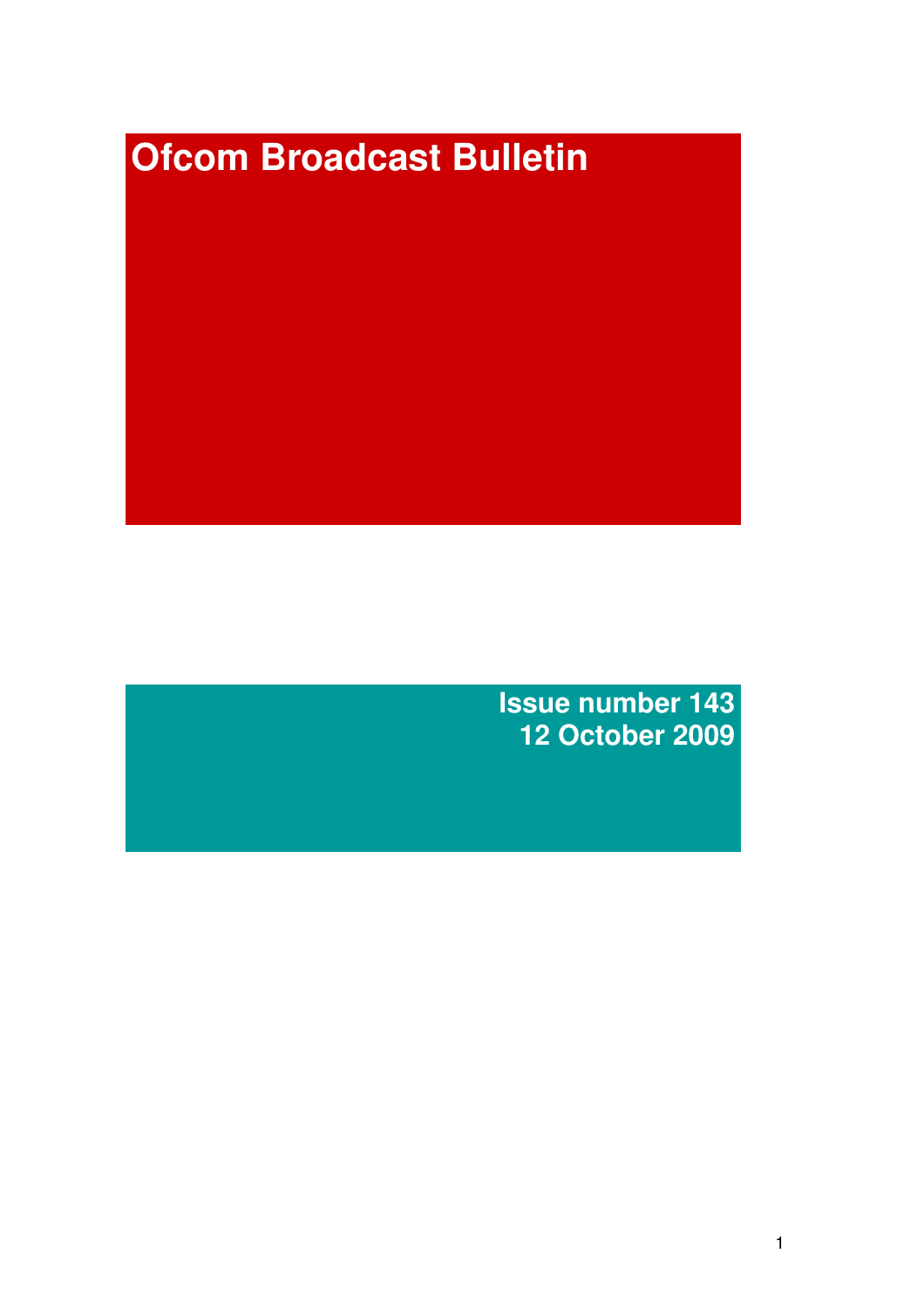# **Contents**

| Introduction                                                                        | З  |
|-------------------------------------------------------------------------------------|----|
| <b>Standards cases</b>                                                              |    |
| In Breach                                                                           |    |
| Taamulat fiddine wa Siyassa<br>Al Hiwar TV, 22 February 2009                        | 4  |
| Win a Holiday in May competition<br>Smooth Radio Northwest, May 2009, various dates | 7  |
| <b>Rehraas Sahib</b><br>Sikh Channel, 8 June 2009, 17:00                            | 9  |
| Resolved                                                                            |    |
| <b>Big Brother's Little Brother</b><br>Channel 4, 2 August 2009, 12:40              | 11 |
| <b>Fairness &amp; Privacy cases</b>                                                 |    |
| There are no Fairness and Privacy cases in this bulletin                            |    |

## **Other programmes not in breach** 13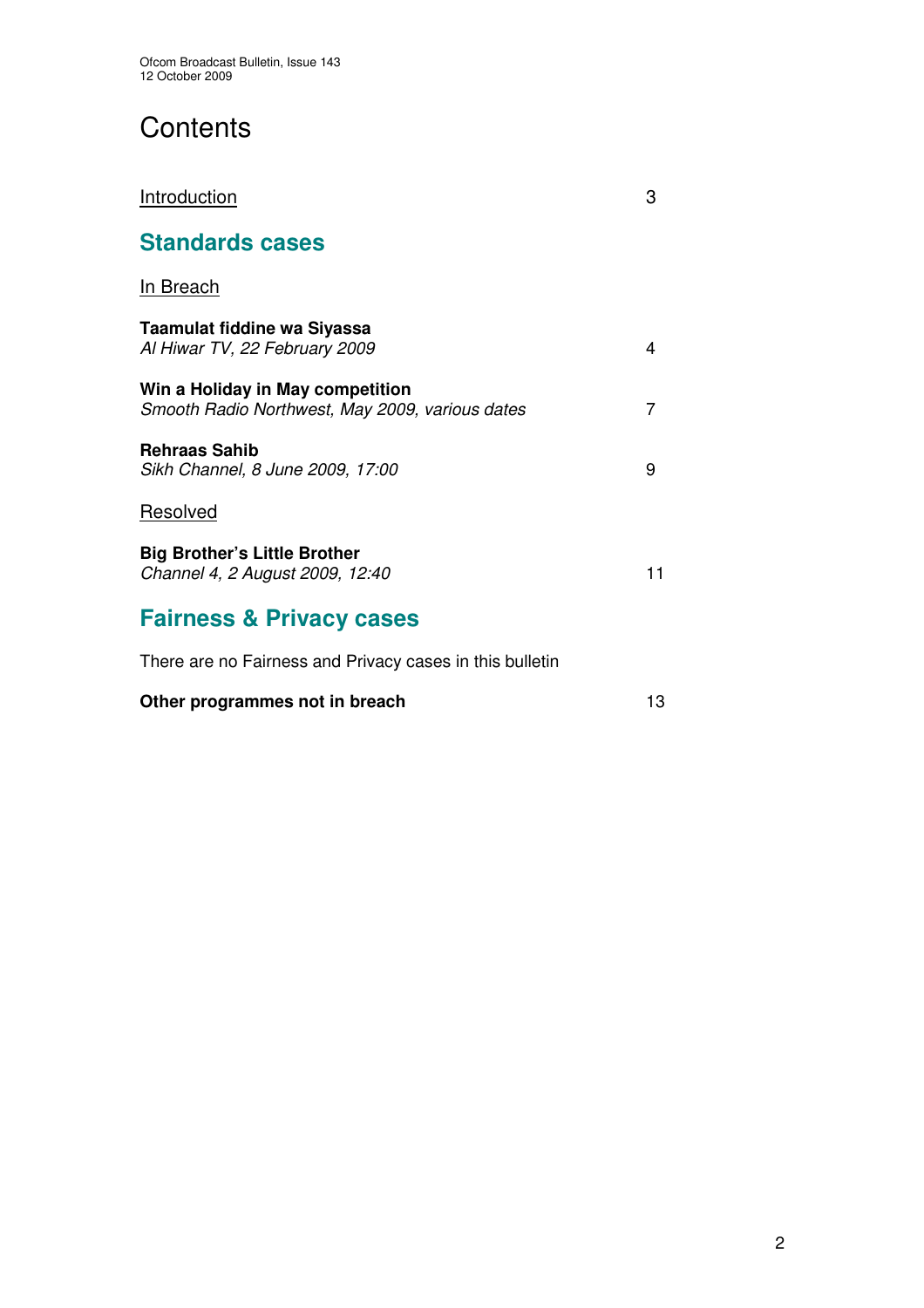# Introduction

The Broadcast Bulletin reports on the outcome of investigations into alleged breaches of those Ofcom codes which broadcasting licensees are required to comply. These include:

- a) Ofcom's Broadcasting Code ("the Code") which took effect on 25 July 2005 (with the exception of Rule 10.17 which came into effect on 1 July 2005). This Code is used to assess the compliance of all programmes broadcast on or after 25 July 2005. The Broadcasting Code can be found at http://www.ofcom.org.uk/tv/ifi/codes/bcode/
- b) the Code on the Scheduling of Television Advertising ("COSTA") which came into effect on 1 September 2008 and contains rules on how much advertising and teleshopping may be scheduled in programmes, how many breaks are allowed and when they may be taken. COSTA can be found at http://www.ofcom.org.uk/tv/ifi/codes/code\_adv/tacode.pdf.
- c) other codes and requirements that may also apply to broadcasters, depending on their circumstances. These include the Code on Television Access Services (which sets out how much subtitling, signing and audio description relevant licensees must provide), the Code on Electronic Programme Guides, the Code on Listed Events, and the Cross Promotion Code. Links to all these codes can be found at http://www.ofcom.org.uk/tv/ifi/codes/

From time to time adjudications relating to advertising content may appear in the Bulletin in relation to areas of advertising regulation which remain with Ofcom (including the application of statutory sanctions by Ofcom).

It is Ofcom policy to state the full language used on air by broadcasters who are the subject of a complaint where it is relevant to the case. Some of the language used in Ofcom Broadcast Bulletins may therefore cause offence.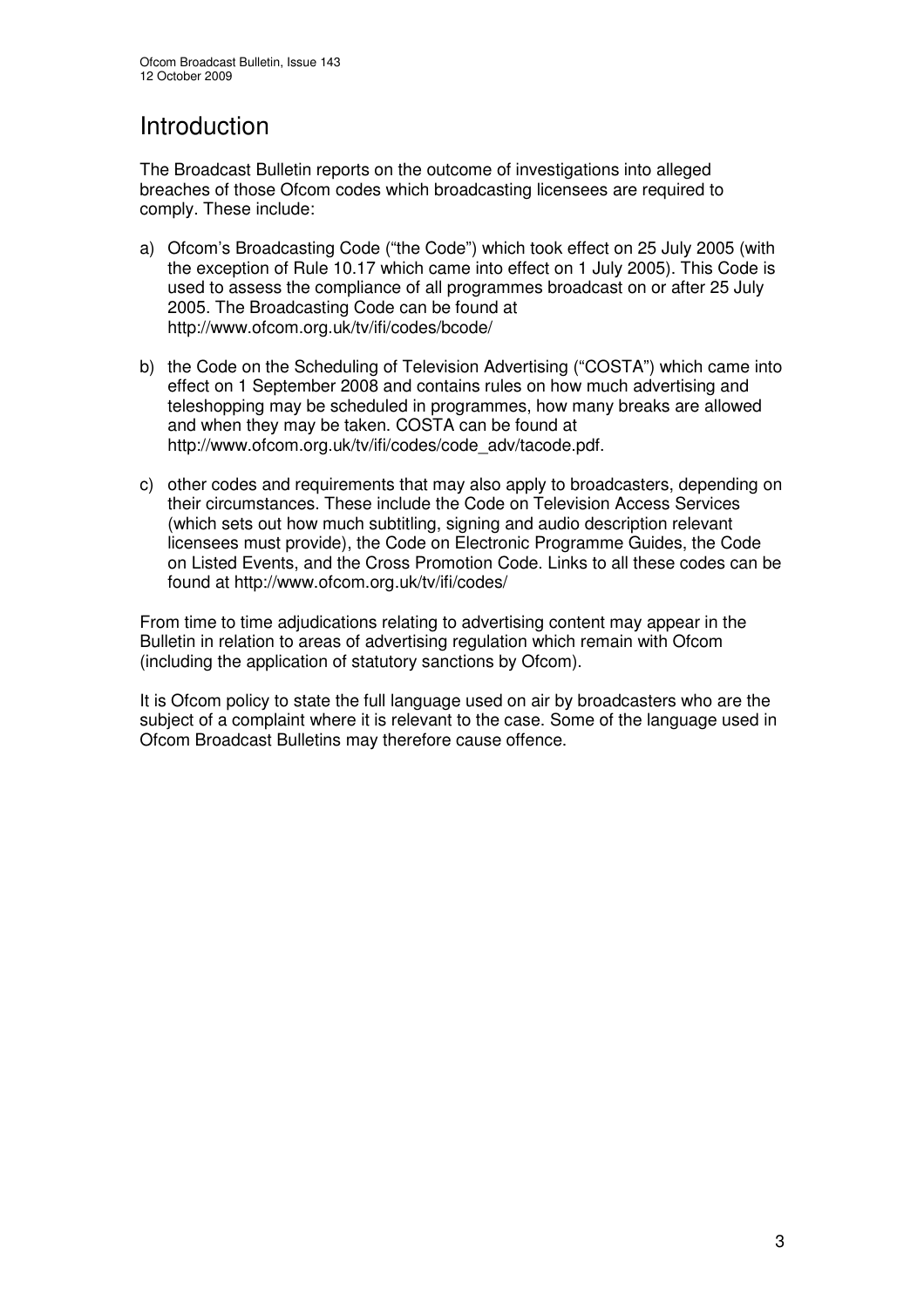# **Standards cases**

## **In Breach**

## **Taamulat fiddine wa Siyassa**

*Al Hiwar TV, 22 February 2009*

## **Introduction**

Al Hiwar TV ("Al Hiwar") is a channel that broadcasts programmes in Arabic to Arabic-speaking audiences across Europe including those of Tunisian origin.

On 26 February 2009 Ofcom received a complaint that an offensive comment was made in the programme by a guest who was being interviewed. He was Rachid Ghannouchi, the leader of an Islamic Tunisian opposition political party, En-Nahda. The complainant alleged that Mr Ghannouchi said:

#### "…**the term "terrorist" here has a splendid meaning…that is why I admire the Al-Quassam missiles…It is a civilised weapon, in the sense that it enables the expected aim to be attained…**"

By way of background, the complainant said that "the famous al-Qassam missiles of Hamas have killed more than ten people (including children), injured over a hundred people, and caused the flight of thousands of inhabitants from Sderot, an Israeli town near the Gaza strip." 1

Ofcom sought an independent English translation of the relevant section of the programme. It noted that Mr Ghannouchi first quoted some verses from the Qu'ran. He interpreted one which contains the phrase to "strike terror" into them as meaning:

Mr Ghannouchi: "*that preparing power and strength does not aim at dominating and attacking but at keeping aggression away. In fact, the phrase 'to strike terror into them' is amazing because preparing power and strength does not mean to kill the others but rather to prevent them from attacking or carrying on aggression against you. That is why I quite like the Qassam rockets. During the war* [referring to the Israeli incursion into Gaza] *they did not kill anyone on the other side, they scared them only. It is a civilised weapon as it serves the purpose, it creates balance in power… Allah says not to exaggerate killing. Excess killing is not the purpose of war or jihad if aggression can be stopped by a Molotov bomb or Qassam rocket in order to create intimidation and balance in power because peace is the essence of Islam."*

Ofcom asked the broadcaster to explain the remarks with regard to compliance with Rule 2.3 (in applying generally accepted standards broadcasters must ensure that material which may cause offence is justified by the context). In particular Ofcom wanted to know how Mr Ghannouchi's comments, praising the Qassam rockets (and

<sup>&</sup>lt;sup>1</sup> The references are to certain missiles fired from Palestinian territory into Israel. These comments were made shortly after the controversial Israeli military incursion into Gaza which began in December 2008.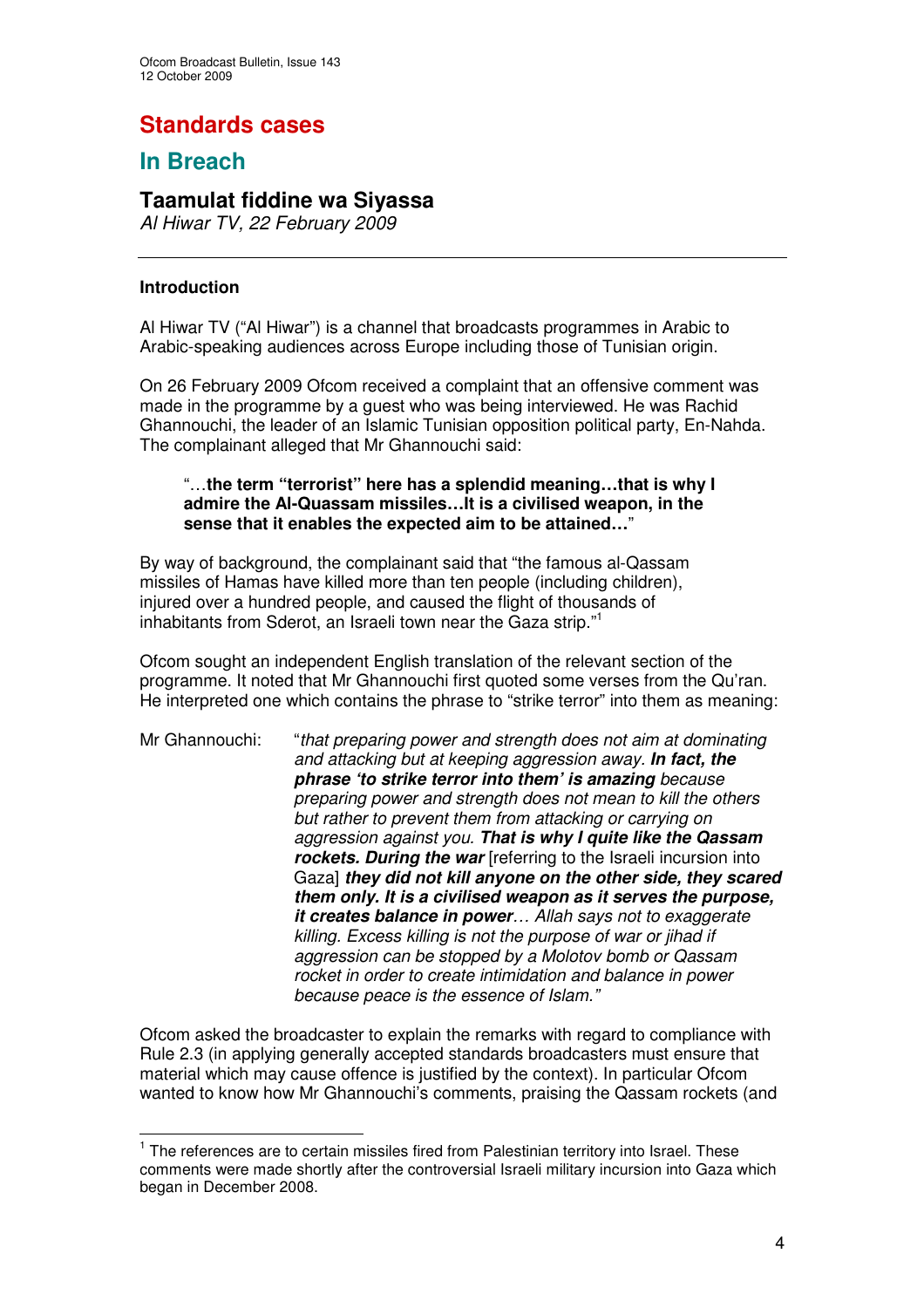Molotov "bombs" or cocktails) and their ability to strike fear into communities, complied with the Code.

## **Response**

Al Hiwar responded that the programme was aimed at promoting political participation with a view to explaining to young Arab viewers that Islam is compatible with democracy. It continued that the primary purpose of the programme was to refute claims by radical groups that Islam forbids Muslims from participating in democratic processes; and to dissuade young people from resorting to violence in pursuit of political reform.

The broadcaster continued that it had subsequently asked Mr Ghannouchi about the statement he made during the programme. Mr Ghannouchi responded that, at the time (of the programme on 22 February 2009), he was not aware that the Qassam rockets had killed people during the period of war in Gaza (27 December 2008 – 18 January 2009) although he did accept the impact they had had on the civilian Israeli population. The broadcaster said that Mr Ghannouchi said the purpose and context of his comments was to demonstrate that Islam does not encourage the use of violence and killing even in the case of open war. The broadcaster also challenged Ofcom's translation of the text of Mr Ghannouchi's remarks. It said that Mr Ghannouchi had said "to dismay/deter them" as opposed to *"to strike terror into them."*

Al Hiwar said that it adopts a very strict policy against glorifying terrorism, racism, anti-semitism and abuse of individuals in its programmes and that it issued strict instructions to its presenters to interrupt guests if they made remarks which might fall into those categories, and to apologise for them. However, on this occasion it said that it recognised that the Qassam rockets example was unfortunate and as consequence it had "potentially, but not deliberately or intentionally, breached the Code."

## **Decision**

All broadcasters have the right to hold opinions and impart information and ideas to their audiences without interference and audiences are entitled to receive those ideas and opinions, in accordance with Article 10 of the European Convention. Whilst broadcasters are obliged under their licence to comply with the standards set out in the Code, including standards which adequately protect members of the public from offensive (or harmful) material (Rule 2.3), these standards should be applied in a manner which "best guarantees an appropriate level of freedom of expression." Material which may be considered offensive may be broadcast provided it complies with the Code – in particular the Code requires that the inclusion of offensive material in a programme must be justified by the context (Rule 2.3).

In this case, the programme's presenter conducted an interview with three guests including Mr Ghannouchi. Mr Ghannouchi had been invited to take part in the programme because he is considered by the broadcaster to be a prominent authority on Islamic political thought. The presenter opened the programme stating that:

Presenter: *"In today's episode we talk or reflect on the issue of peace and war in Islam. One of the characteristics of Islam here is that it has made peace the natural relation and war the exceptional one…"*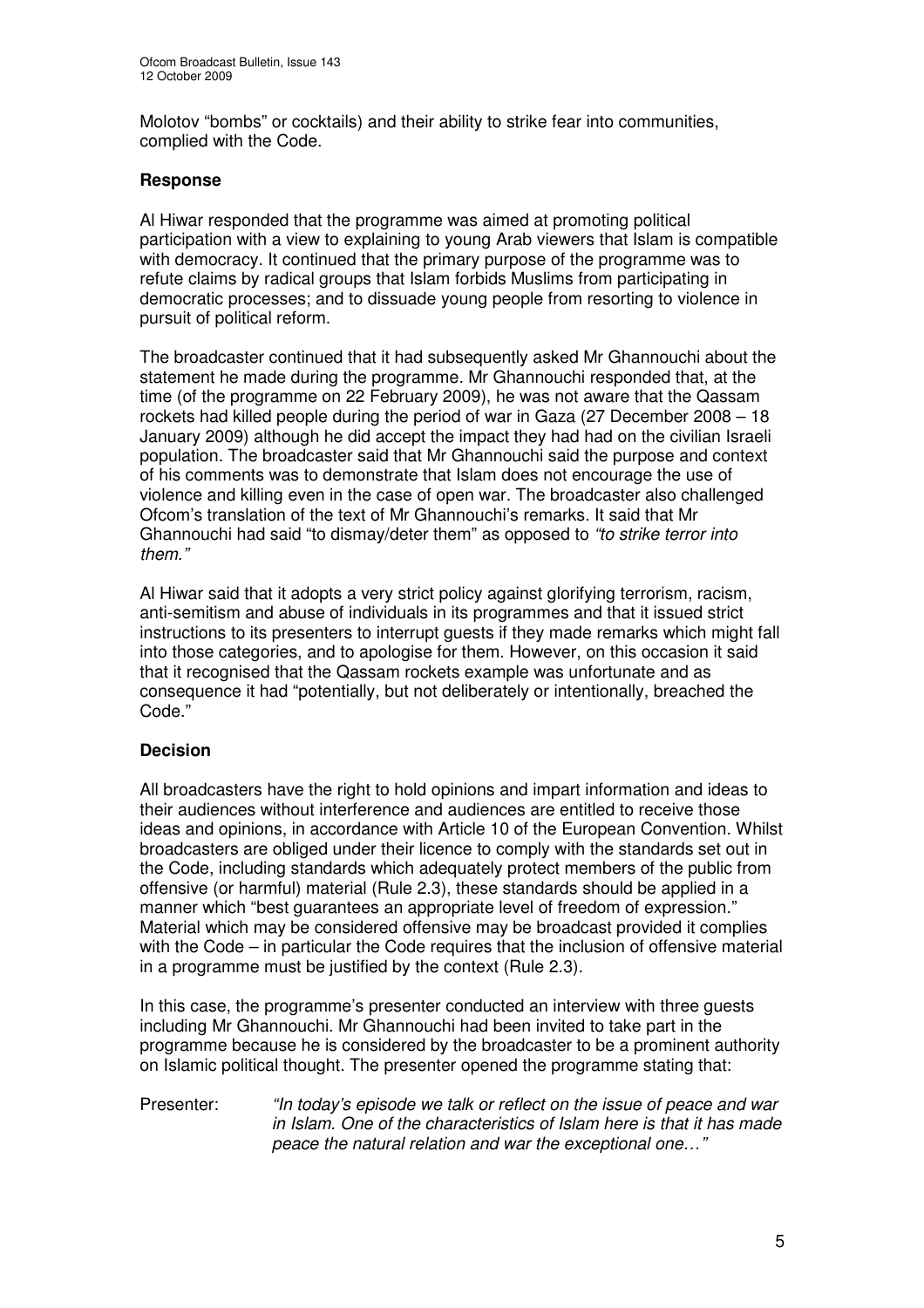There followed a discussion on how and when war is justified by Islam, where Mr Ghannouchi commented:

Mr Ghannouchi: *"When one attacks you, when the other one becomes aggressive, you have no choice but to defend yourself because Islam is a religion of instinct, it allows human beings to defend themselves. However, the purpose of defence itself is to go back to the original state which is that of peace. That is why, chapter Al-Anfal says: 'against them make ready your strength to the utmost of your power, including steeds of war, to strike terror into (the hearts of) the enemies…'(Verse 60) the next verse however, says: 'but if the enemy incline towards peace, do thou (also) incline towards peace, and trust in Allah…' which means that preparing power and strength does not aim at dominating and attacking but at keeping aggression away. In fact, the phrase 'to strike terror into them' is amazing because preparing power and strength does not mean to kill the others but rather to prevent them from attacking or carrying on aggression against you. That is why I quite like the Qassam rockets. During the war they did not kill anyone on the other side, they scared them only. It is a civilised weapon as it serves the purpose, it creates balance in power because Allah says not to exaggerate killing. Excess killing is not the purpose of war or jihad if aggression can be stopped by a Molotov bomb or Qassam rocket in order to create intimidation and balance in power because peace is the essence of Islam."*

In response, the presenter said:

Presenter: *"…one should defend himself against Muslim and non-Muslim aggressors…"*

Ofcom therefore noted that the programme did not query the remarks made by Mr Ghannouchi and, in fact, appeared by implication to endorse them.

Ofcom acknowledged that the full context of this programme was to promote a wider understanding of peaceful political participation from an Islamic perspective. However, included within the programme were a number of unchallenged remarks which had the potential to cause offence to viewers by virtue of the fact that they included praise for Molotov bombs, and Qassam rockets which in the months before the programme was broadcast, had been responsible for a number of deaths and injuries. Whilst Rule 2.3 of the Code states that offensive material: "May include…offensive language…", the use of such potentially inflammatory language, in particular referring to Qassam rockets as *"a civilised weapon"* went beyond the overall premise of a programme that the broadcaster has clearly stated was about peace and *"to dissuade the youth from resorting to violence in pursuit of political reform."* Given the programme essentially permitted a guest in a discussion to praise the use of bombs, without challenge, Ofcom believed that there was insufficient justification for including the comments. As a consequence, the broadcaster failed to comply with generally accepted standards in breach of Rule 2.3 of the Code.

## **Breach of Rule 2.3**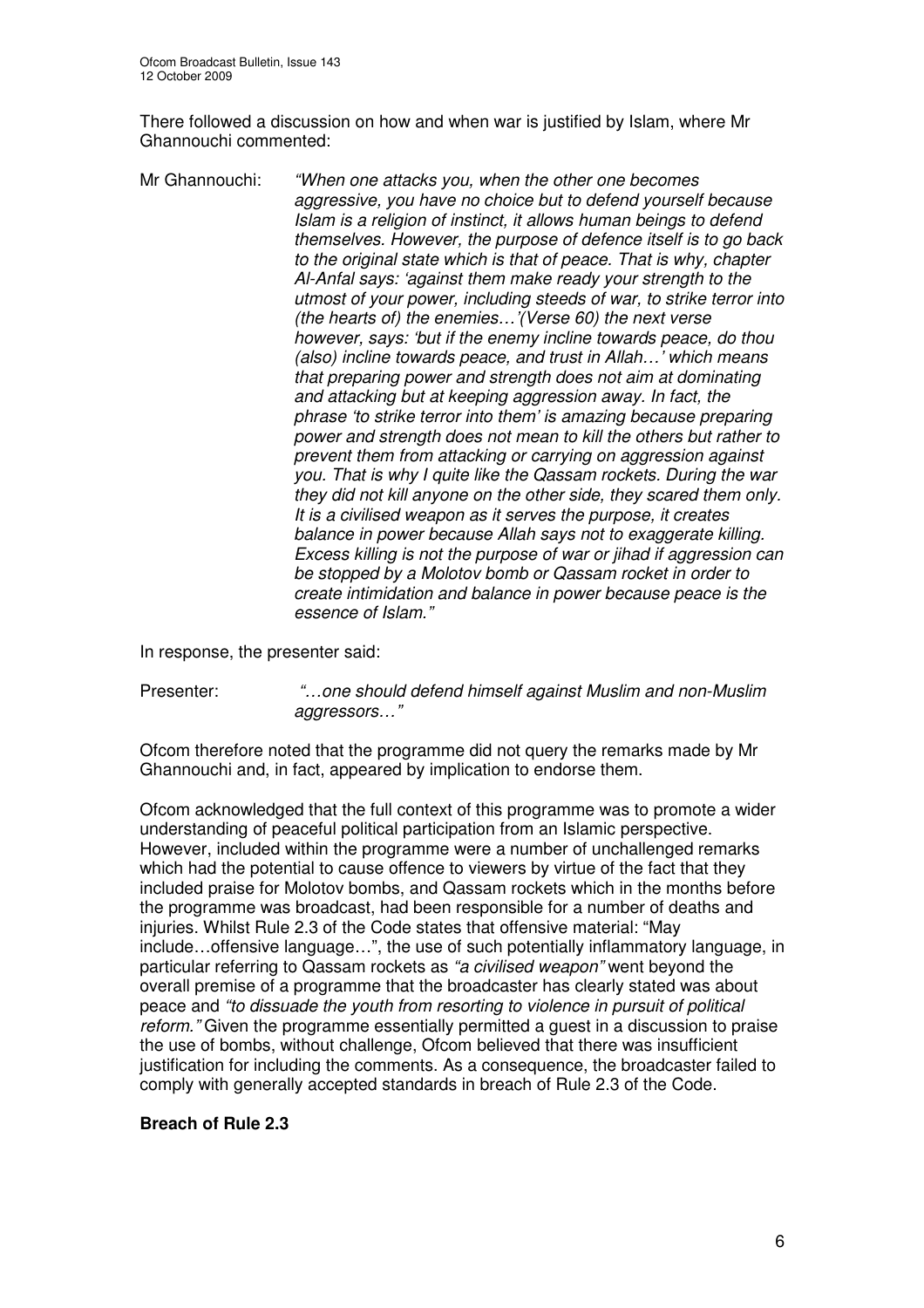# **In Breach**

## **Win a Holiday in May competition**

*Smooth Radio Northwest, May 2009, various dates*

## **Introduction**

Throughout May 2009, Smooth Radio Northwest ran a weekly phone-in competition. Listeners were asked to call the station as soon as they heard a particular clue and if selected at random, were brought to air to answer a question. If correct, they were awarded £100 and a place in each Friday's draw to win a holiday. The competition was promoted as follows:

*"How would you like to spend an all-inclusive week in paradise on twelve miles of white sandy beaches? If you haven't already take a look online now – there are some amazing images of Turks and Caicos and all the details, terms and conditions for this wonderful prize."*

Listeners entered by calling a standard rate telephone number.

Ofcom received a complaint from a listener who had won one of the competitions and was surprised to find that the prize excluded airport taxes, which they were required to pay. The complainant stated that the taxes were approximately £400 in total. The complainant felt that the promotion should have made it clear that taxes were not included in the prize.

Ofcom therefore asked the broadcaster for its comments under Rule 2.11 of the Code ("Competitions should be conducted fairly, prizes should be described accurately and rules must be appropriately made known").

## **Response**

GMG Radio, who owns the licence for Smooth Radio Northwest explained that each promotion advised listeners interested in participating in the competition to visit the station's website for the full terms and conditions. The terms and conditions stated that winners would be required to pay airport taxes. It also said that those entrants who progressed to each of the Friday draws were contacted directly to confirm their telephone number and to check that they had read the terms and conditions online.

GMG Radio added that owing to the number of conditions relating to this particular prize, it took the decision to refer listeners to off-air information rather than meticulously list all the specifics of the prize. It considered it reasonable to assume listeners would check terms and conditions, particularly as travel prizes often have elements that should be addressed prior to visiting, giving passport/visa requirements, health regulations and airport taxes as examples.

The broadcaster believed that it was not a requirement to refer to the exclusion of airport taxes in the on-air prize description given the number of times listeners were advised to read the online terms and conditions. It therefore considered the promotion was compliant with Rule 2.11 of the Code.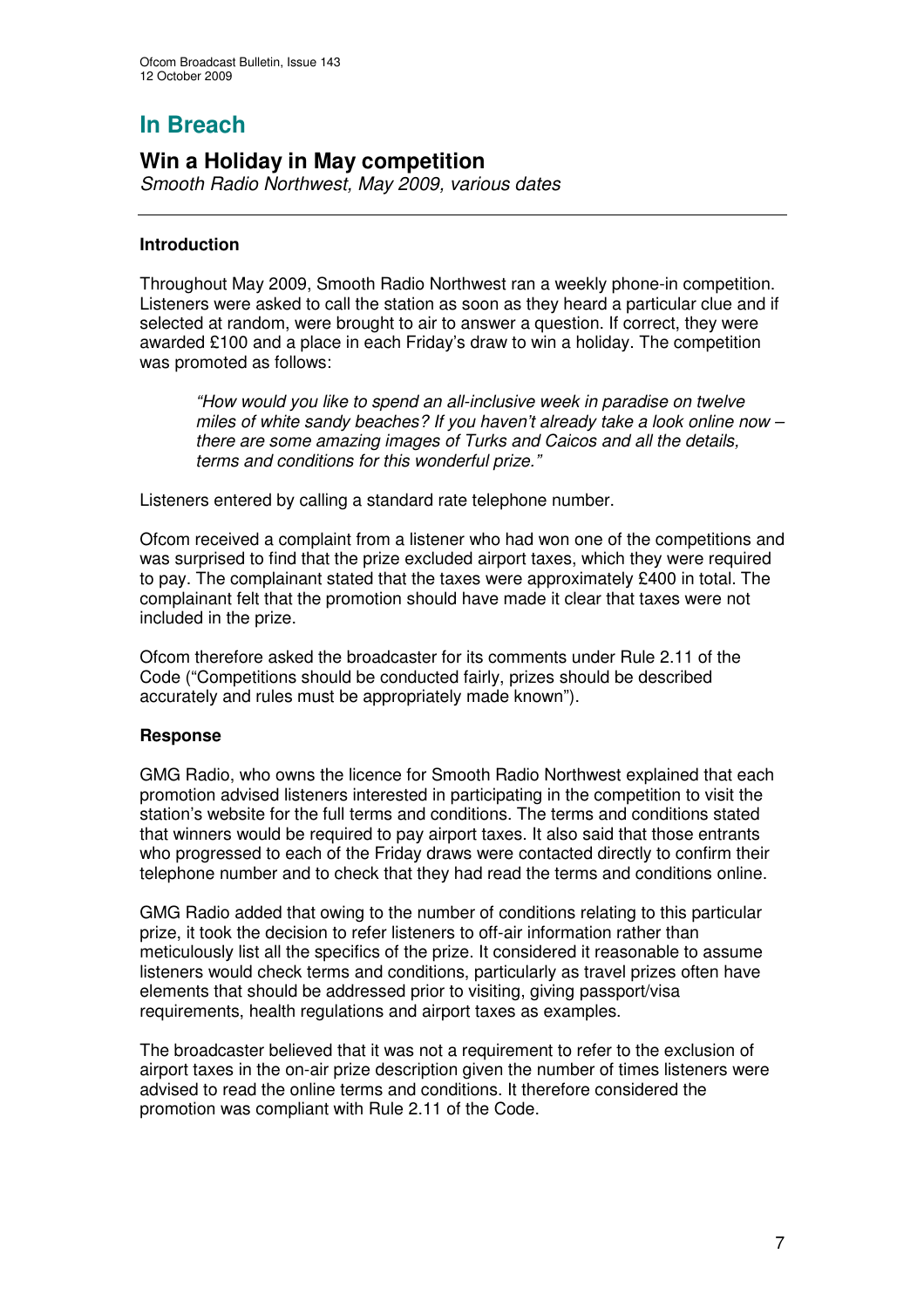## **Decision**

Ofcom noted the extent to which the competition's terms and conditions were referred to both during the broadcast promotion and the telephone calls made to participants of the draw.

However, it was concerned that the on-air description of the prize as *"all-inclusive"* did not accurately reflect what was actually on offer. In Ofcom's view, the requirement to pay over £400 towards a holiday for two people meant that the prize could not reasonably be described as being *"all-inclusive"*, and would have deterred some listeners from entering the competition had it been included in the on-air description. Ofcom therefore considered this to be a significant factor and as such, should have been made clear during the promotion, irrespective of the repeated reminders to listeners to check terms and conditions of the competition online. Ofcom therefore concluded that the prize was not described accurately on air.

#### **Breach of Rule 2.11**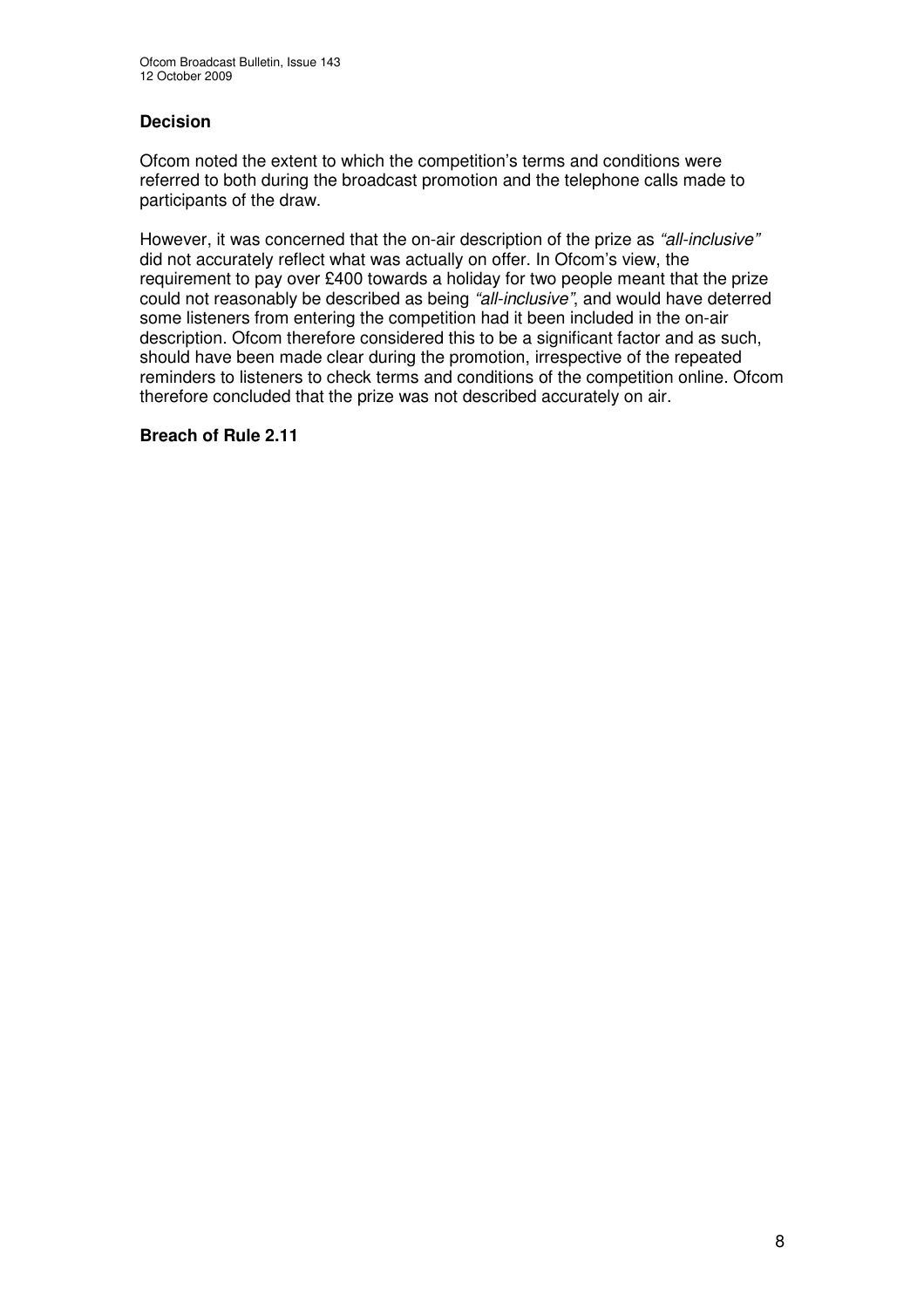# **In Breach**

## **Rehraas Sahib**

*Sikh Channel, 8 June 2009, 17:00*

## **Introduction**

The Sikh Channel is aimed at the Sikh community in the UK and is broadcast on the satellite platform.

A viewer was concerned that, during *Rehraas Sahib*, a programme consisting of evening prayers, a website address was promoted in an on-screen caption.

Ofcom noted that the website address for a company called Punjabi Paintings appeared continuously at the bottom of the screen for a period of 21 minutes.

We asked the broadcaster for its comments in relation to the following Code Rules:

- 10.4 No undue prominence may be given in any programme to a product or service.
- 10.5 Product placement is prohibited.

## **Response**

The licensee, TV Legal Limited, told Ofcom that it had become aware that during this programme it had featured the website address of Punjabi Paintings in error. However, the broadcaster also said that the website "exhibit[s] artwork of a religious nature which tied into the programme." The broadcaster added that "the website was featured in a small unobtrusive strap."

TV Legal Limited assured Ofcom that product placement had not occurred as no payment was received for inclusion of the website address within the programme. The broadcaster told Ofcom that it had withdrawn the display of the website address from within its programmes and "will exercise much greater vigilance in the future."

## **Decision**

One of the fundamental principles of European broadcasting regulation is that advertising and programming (that is editorial content) must be kept separate. This is set out in Article 10 of the Television Without Frontiers Directive which is in turn reflected in the rules in Section Ten (Commercial References in Programmes) of the Code.

## Rule 10.5

We noted the broadcaster's assurances that it had received no payment or other valuable consideration for featuring the Punjabi Paintings website address in the programme, and the explanation that it had been broadcast in error, and therefore concluded that it was not in breach of Rule 10.5 of the Code or that the reference was in fact an advertisement.

## Rule 10.4

The Code states that undue prominence may result from both, "the manner in which a product or service (including company names, brand names, logos) appears or is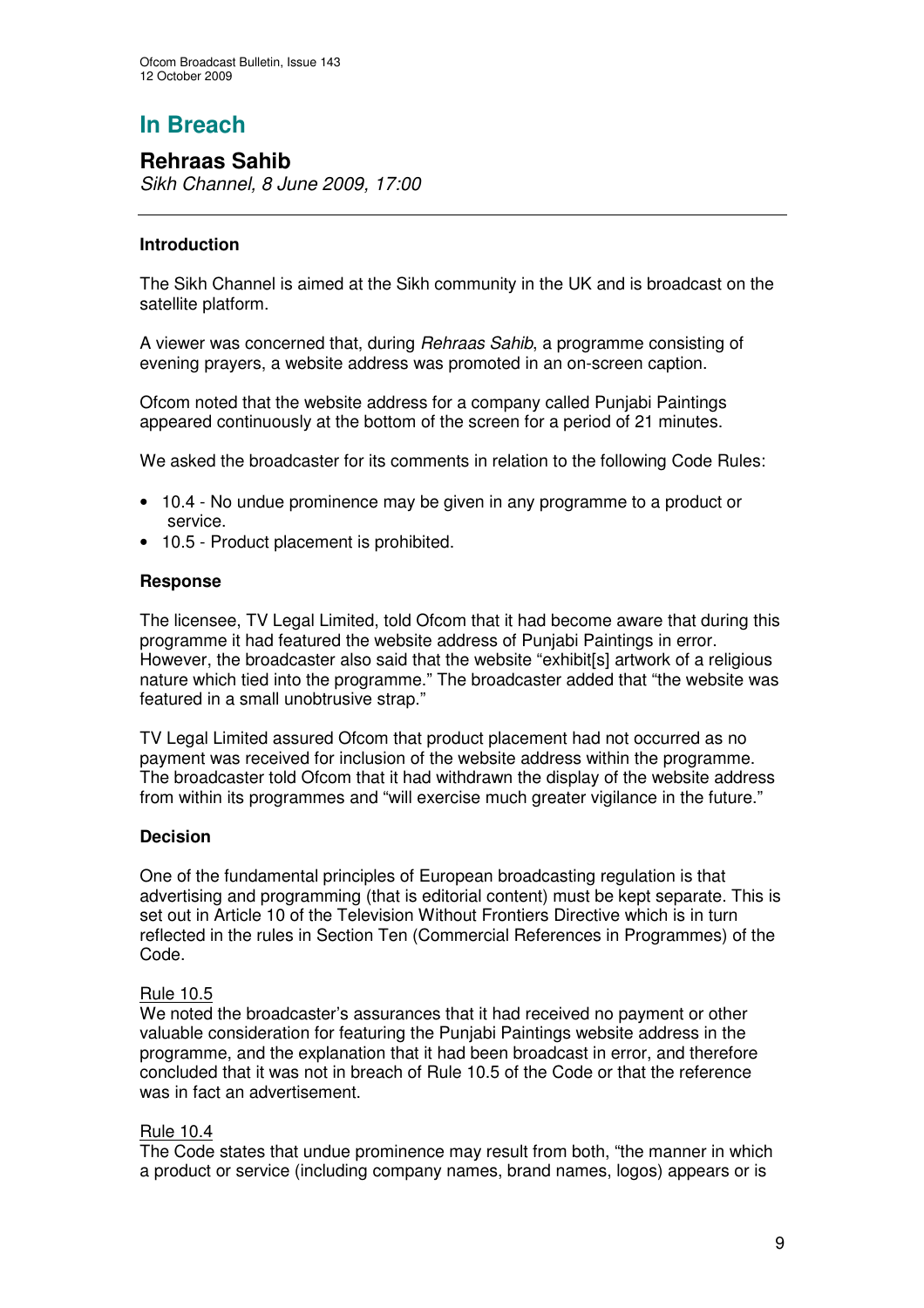referred to in a programme" and "the presence of or reference to, a product or service (including company names, brand names, logos) in a programme where there is no editorial justification."

Ofcom noted that this was a religious programme featuring evening prayers. The Punjabi Paintings website "exhibits artwork of a religious nature." However, there appeared to be no other connection between the programme and the website. Therefore, Ofcom did not find any editorial justification for the appearance of the website's URL within the programme, particularly since it lasted for a period of 21 minutes.

Ofcom considered that the lack of editorial justification for the reference to the website address within the programme, taken together with its appearance for 21 minutes was unduly prominent, in breach of Rule 10.4 of the Code.

#### **Breach of Rule 10.4**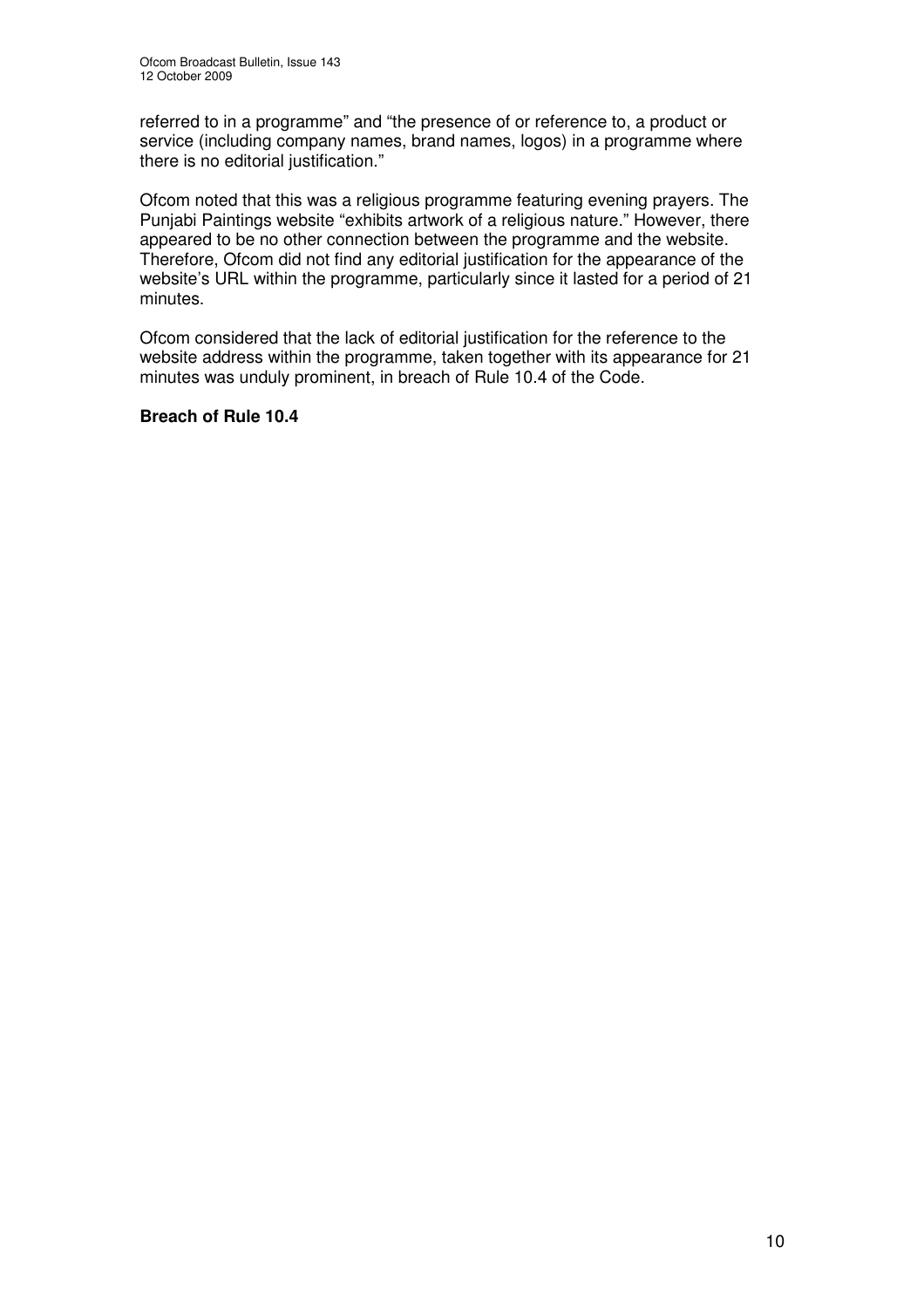## **Resolved**

## **Big Brother's Little Brother**

*Channel 4, 2 August 2009, 12:40*

## **Introduction**

*Big Brother's Little Brother* (*"BBLB"*) is a pre-watershed 'sister programme' to Channel 4's main *Big Brother* series (*"BB"*). It is screened live on weekdays at 18:00 and on Sunday lunchtimes. It provides an overview of the latest events in the Big Brother house and interviews with evicted housemates. Ofcom received one complaint from a viewer that two housemates who had recently left the house, Noirin Kelly ("Noirin") and Isaac Stout ("Isaac"), used the words *"shit"* and *"fuck"* respectively. Ofcom asked Channel 4 to explain how the transmission of this offensive language at 12:40 complied with Rule 1.14 which requires that: "The most offensive language must not be broadcast before the watershed."

## **Response**

The broadcaster said that the high profile of both *BB* and *BBLB* requires that particular importance is attached to ensuring compliance with the relevant regulatory requirements. It said that well in advance of the start of *BBLB*, the channel's Legal & Compliance department conducts compliance training with the production team and the programme is overseen by a duty lawyer to ensure that issues are approached in a manner appropriate for pre-watershed broadcast.

This edition of the programme was presented by George Lamb and included interviews with both Noirin and Isaac who discussed their time as housemates. During her interview with George Lamb, Noirin discussed Isaac's entry into the BB House:

| Noirin: | "when he came in it was likeshit"                              |
|---------|----------------------------------------------------------------|
| George: | "Whoa there. Sorry if we offended anyone with that profanity." |
| Noirin: | "Sorrv."                                                       |
| George: | "Let's move on."                                               |

Following this interview, Noirin and George were joined on set by Noirin's boyfriend Isaac where the following was broadcast:

| Isaac:  | "so certainly yes, fuck them, sorry, 'F' them."                      |
|---------|----------------------------------------------------------------------|
| George: | "We genuinely would like to apologise if we offended anybody there." |
| Isaac:  | "Sorry for the swearing, I know I'm not supposed to."                |

After both guests had left the set, George said to camera [about Isaac]: *"Turns out he is an idiot after all."*

Channel 4 said that, without delay, on hearing the use of strong language in the programme, the Channel 4 Presentation department was contacted by the Commissioning Editor to arrange an apology to be broadcast in the next advertising break. As a consequence, prior to the next advertising break, the Channel 4 logo appeared on screen and an apology was broadcast which said: "*Apologies for the strong language in that part of Big Brother's Little Brother."*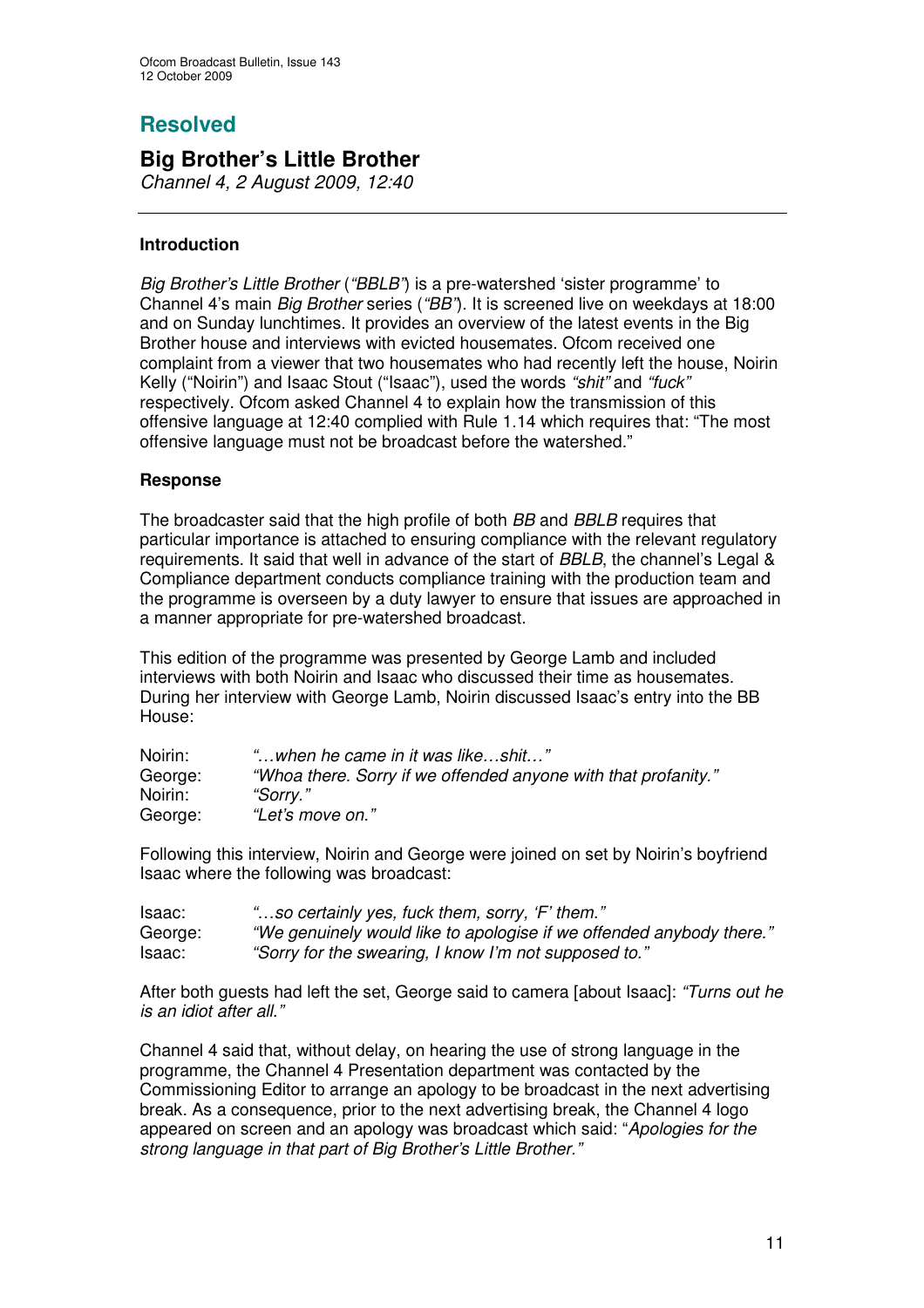The broadcaster said that the use of the word *"fuck"* in the pre-watershed programme was highly regrettable and that, whilst considered fairly mild on its own, in this context the use of the word *"shit"* may also have caused offence when used cumulatively with stronger language. It also said that both Noirin and Isaac were given a briefing about language by a senior and experienced member of the production team prior to going on air.

The broadcaster said that both remarks were unfortunate and it reiterated its apology to viewers for any offence caused. It said that it takes all reasonable steps in the circumstances to ensure that all contributors are aware of the parameters for broadcast language but that, with any live broadcast, there will be times when a contributor makes a remark that is inappropriate. It said that in such circumstances it is important to focus on how that inappropriate behaviour is addressed. On this occasion immediate apologies were given by the presenter and both guests and an on-air apology was made by Channel 4. As a consequence it said that best practice and compliance guidelines were closely followed and acted upon. It continued that it had reviewed and reaffirmed its editorial compliance procedures and that, in light of the fact that the presenter, the guests and the Channel immediately addressed what had occurred, it considered that this complaint should be resolved.

## **Decision**

Rule 1.14 requires that the most offensive language must not be broadcast before the watershed. Ofcom noted on this occasion that the broadcast of a clear example of this language (*"fuck"*), whilst unfortunate, occurred during a live broadcast and that the presenter and guest both immediately apologised for it. Ofcom also acknowledges that the word *"shit"* is considered only mildly offensive and a "toilet word"<sup>1</sup> and that its use here in a live programme transmitted before the watershed, was isolated, and that the presenter and guest again apologised immediately for its use. Channel 4 also broadcast an on-air apology to the audience for the use of offensive language in the programme and subsequently reiterated that apology to viewers by way of its response to Ofcom.

Given the immediate and appropriate action taken by the broadcaster, we consider the matter resolved.

## **Resolved**

<sup>&</sup>lt;sup>1</sup> Language and Sexual Imagery in Broadcasting: A Contextual Investigation http://www.ofcom.org.uk/research/radio/reports/bcr/language.pdf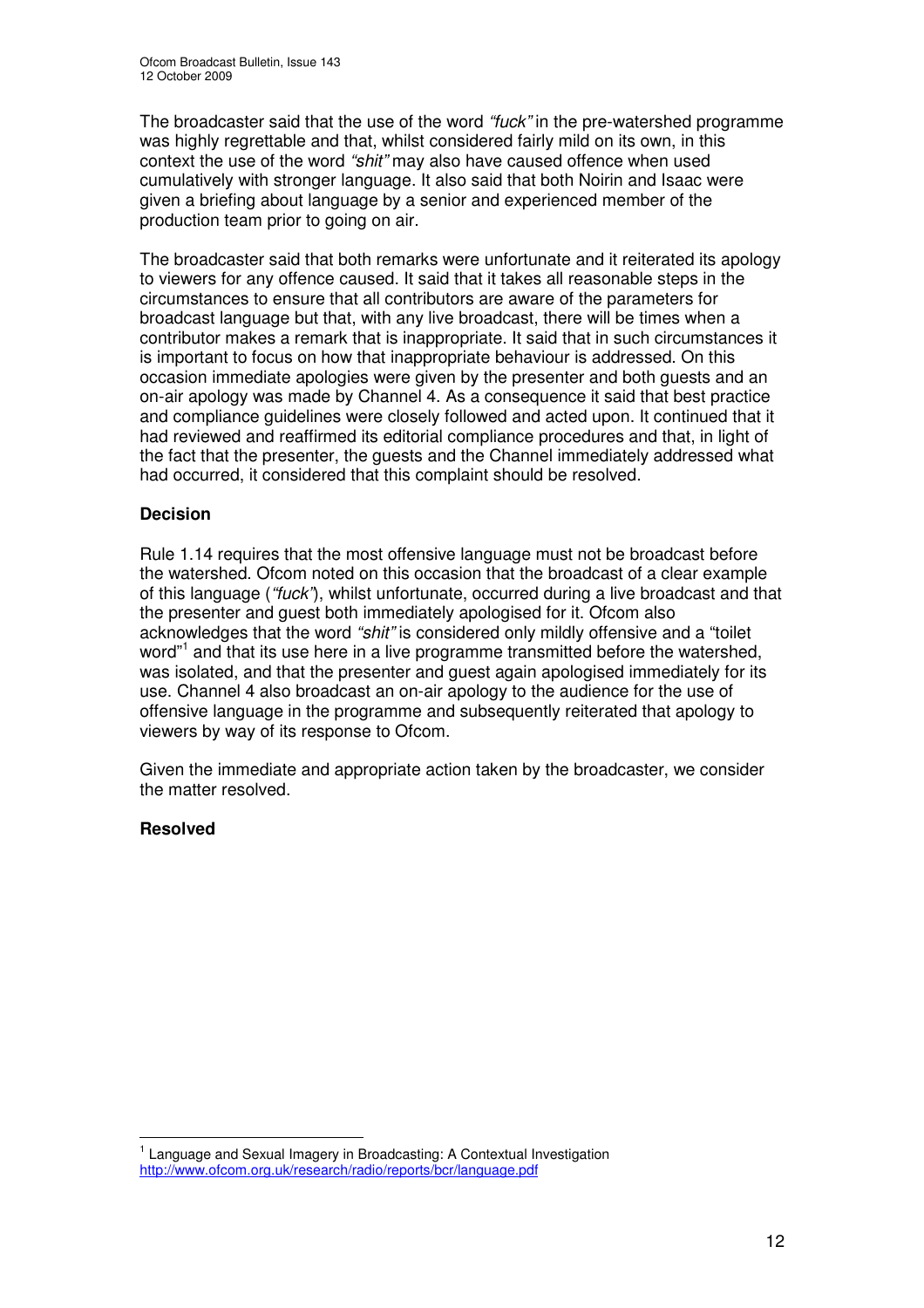# **Other Programmes Not in Breach**

# **Up to 6 October 2009**

| Programme                                    | <b>Transmission</b><br><b>Date</b> | <b>Broadcaster</b>      | <b>Categories</b>                      | <b>Number of</b><br>complaints |
|----------------------------------------------|------------------------------------|-------------------------|----------------------------------------|--------------------------------|
| <b>Adult Freeviews</b>                       | 17/09/2009                         | Ch 470 Virgin Media     | Inaccuracy/Misleading                  |                                |
| Afternoon Live With<br>Kay Burley            | 08/09/2009                         | <b>Sky News</b>         | Due Impartiality/Bias                  | 1                              |
| Alan Brazil's Sports<br><b>Breakfast</b>     | 18/09/2009                         | Talksport               | Generally Accepted<br>Standards        | 3                              |
| Bargain Hunt                                 | 02/10/2009                         | BBC <sub>1</sub>        | Offensive Language                     | 1                              |
| Bassman                                      | n/a                                | Capital FM              | Inaccuracy/Misleading                  | $\mathbf{1}$                   |
| <b>BBC News</b>                              | 20/09/2009                         | <b>BBC</b> News Channel | Generally Accepted<br>Standards        | 1                              |
| <b>BBC Parliament</b>                        | 28/09/2009                         | <b>BBC Parliament</b>   | Religious Offence                      | 1                              |
| Benidorm                                     | 02/10/2009                         | ITV1                    | Generally Accepted<br>Standards        | 3                              |
| Benidorm                                     | 02/10/2009                         | ITVI                    | Generally Accepted<br><b>Standards</b> | 1                              |
| Big Trouble in<br>Thailand                   | 21/09/2009                         | <b>Bravo</b>            | Inaccuracy/Misleading                  | 1                              |
| <b>Case Notes</b>                            | 16/09/2009                         | <b>BBC Radio 4</b>      | Sex/Nudity                             | 1                              |
| Cha'Mone Mo'Fo'<br>Selecta                   | 24/09/2009                         | E <sub>4</sub>          | <b>Generally Accepted</b><br>Standards | $\overline{2}$                 |
| Charlie's Angels: Full<br>Throttle           | 27/09/2009                         | Five                    | Sex/Nudity                             | 1                              |
| <b>Chris Moyles Show</b>                     | 21/09/2009                         | <b>BBC Radio 1</b>      | Sex/Nudity                             | $\mathbf{1}$                   |
| Christian O'Connell<br><b>Breakfast Show</b> | 16/09/2009                         | Absolute Radio          | Crime (incite/encourage)               | 1                              |
| Christian O'Connell<br><b>Breakfast Show</b> | 28/09/2009                         | Absolute Radio          | Due Impartiality/Bias                  | 1                              |
| Come Dine With Me                            | 18/09/2009                         | More4                   | Generally Accepted<br>Standards        | 1                              |
| Come Dine with Me                            | 27/09/2009                         | Channel 4               | Generally Accepted<br>Standards        | 1                              |
| <b>Comic Book Heroes</b><br>Season trailer   | 01/09/2009                         | Sky Sports 1            | Violence                               | 1                              |
| Coming of Age                                | 21/09/2009                         | BBC <sub>3</sub>        | Sex/Nudity                             | 1                              |
| Competition                                  | 15/09/2009                         | Kiss 100                | Use of Premium Rate<br><b>Numbers</b>  |                                |
| <b>Coronation Street</b>                     | 18/09/2009                         | ITV1                    | U18's in Programmes                    | 1                              |
| <b>Coronation Street</b>                     | 01/10/2009                         | ITVI                    | Substance Abuse                        | 1                              |
| <b>Coronation Street</b>                     | 02/10/2009                         | $\overline{IV}1$        | Generally Accepted<br><b>Standards</b> | 1                              |
| Dating in the Dark<br>(trailer)              | n/a                                | Living                  | Generally Accepted<br>Standards        | 1                              |
| <b>Deadliest Warrior</b>                     | 15/09/2009                         | <b>Bravo</b>            | Violence                               | 1                              |
| Deal or No Deal                              | 21/09/2009                         | Channel 4               | Sex/Nudity                             | 1                              |
| Derren Brown: How<br>to Control The Nation   | 18/09/2009                         | Channel 4               | Generally Accepted<br><b>Standards</b> | 1                              |
| Dil Ka Rishta                                | 11/09/2009                         | <b>NDTV Imagine</b>     | Sex/Nudity                             | 1                              |
| Dispatches                                   | 21/09/2009                         | Channel 4               | Due Impartiality/Bias                  | $\overline{2}$                 |
| Doc Martin                                   | 27/09/2009                         | ITVI                    | <b>Commercial References</b>           | 1                              |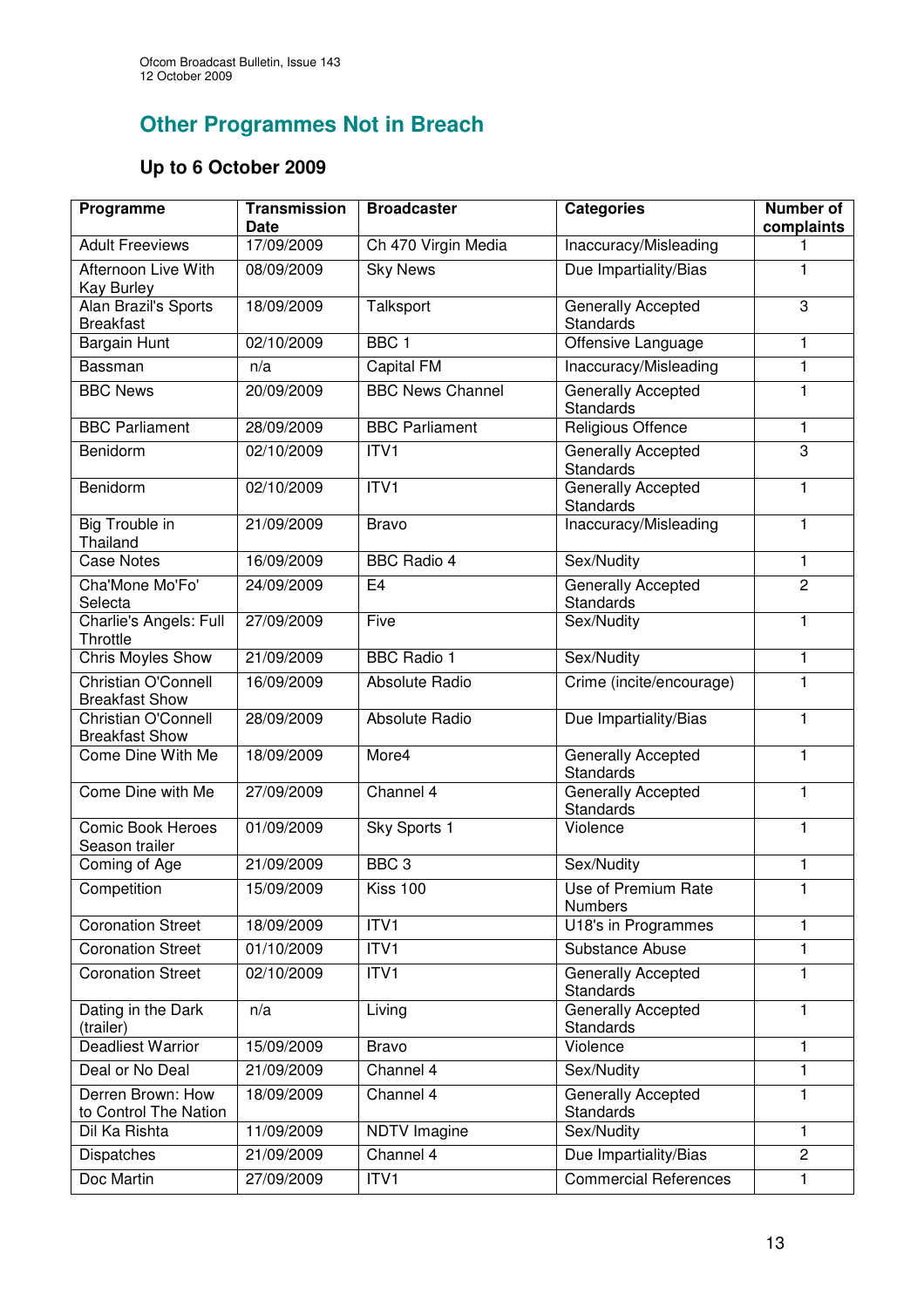| Doc Martin                                           | 20/09/2009 | ITV1                                   | Dangerous Behaviour                           | 1              |
|------------------------------------------------------|------------|----------------------------------------|-----------------------------------------------|----------------|
| EastEnders                                           | 28/09/2009 | BBC <sub>1</sub>                       | Sex/Nudity                                    | $\overline{7}$ |
| EastEnders                                           | 28/09/2009 | BBC <sub>1</sub>                       | Religious Offence                             | 19             |
| EastEnders                                           | 02/10/2009 | BBC <sub>1</sub>                       | <b>Generally Accepted</b><br><b>Standards</b> |                |
| Emmerdale                                            | 15/09/2009 | ITV1                                   | Religious Offence                             | $\mathbf{1}$   |
| Emmerdale                                            | 29/09/2009 | ITVI                                   | Violence                                      | $\mathbf{1}$   |
| Farmer Wants a Wife                                  | 23/09/2009 | Five                                   | Inaccuracy/Misleading                         | 1              |
| Five News update                                     | 04/10/2009 | Five                                   | Sex/Nudity                                    | $\overline{c}$ |
| Foxy Bingo<br>sponsorship of The<br>Jeremy Kyle Show | 21/09/2009 | ITVI                                   | Generally Accepted<br><b>Standards</b>        | 1              |
| Friday Night with<br>Jonathan Ross                   | 18/09/2009 | BBC <sub>1</sub>                       | Generally Accepted<br><b>Standards</b>        | 1              |
| Garfield                                             | 28/09/2009 | Boomerang +1                           | Offensive Language                            | 1              |
| Globo Loco                                           | 27/09/2009 | <b>CITV</b>                            | Sex/Nudity                                    | $\mathbf{1}$   |
| <b>GMTV</b>                                          | 06/10/2009 | ITV1                                   | Generally Accepted<br><b>Standards</b>        | 1              |
| <b>Heart Breakfast with</b><br>Bush, Troy & Paulina  | 17/09/2009 | Heart 96.3 (Bristol & Bath)            | Crime (incite/encourage)                      | 1              |
| Heart Breakfast with<br>Simon Nicks                  | 14/09/2009 | Heart 103.4FM (Cheshire<br>& NE Wales) | Generally Accepted<br><b>Standards</b>        | 1              |
| <b>ITV News</b>                                      | 29/09/2009 | ITV1                                   | Due Impartiality/Bias                         | $\mathbf{1}$   |
| Just4us                                              | 20/06/2009 | Just4us                                | Sex/Nudity                                    | $\mathbf{1}$   |
| Katy Brand's Big Ass<br>Show                         | 17/09/2009 | ITV <sub>2</sub>                       | <b>Generally Accepted</b><br><b>Standards</b> | 1              |
| Keith Meets Keith                                    | 14/09/2009 | Channel 4                              | Offensive Language                            | 1              |
| Keith Meets Keith                                    | 27/09/2009 | More4                                  | Offensive Language                            | $\overline{c}$ |
| Kevin McCloud's<br><b>Grand Tour</b>                 | 04/10/2009 | Channel 4                              | Sex/Nudity                                    | 1              |
| <b>KNTV Sex</b>                                      | 28/09/2009 | Channel 4                              | Sex/Nudity                                    | $\overline{c}$ |
| <b>KNTV Sex</b>                                      | 29/09/2009 | Channel 4                              | Sex/Nudity                                    | 5              |
| <b>KNTV Sex</b>                                      | 30/09/2009 | Channel 4                              | Sex/Nudity                                    | $\overline{7}$ |
| <b>KNTV Sex</b>                                      | 01/10/2009 | Channel 4                              | Sex/Nudity                                    | 1              |
| Lawless Britain                                      | 20/09/2009 | Virgin 1                               | Generally Accepted<br><b>Standards</b>        | 2              |
| Live at the Apollo                                   | 19/09/2009 | Dave                                   | <b>Generally Accepted</b><br><b>Standards</b> | 1              |
| Live from Studio Five                                | 28/09/2009 | Five                                   | Generally Accepted<br><b>Standards</b>        | 1              |
| Live from Studio Five                                | 30/09/2009 | Five                                   | Generally Accepted<br><b>Standards</b>        | 1              |
| Live In It to Win It<br>competition                  | 01/09/2009 | Star 107                               | Competitions                                  | 1              |
| Mike Graham                                          | 05/09/2009 | Talksport                              | Generally Accepted<br>Standards               | 1              |
| MOBO Awards 2009                                     | 30/09/2009 | BBC <sub>3</sub>                       | Generally Accepted<br>Standards               | 1              |
| MOBO Awards 2009                                     | 02/10/2009 | BBC <sub>1</sub>                       | Generally Accepted<br>Standards               | 1              |
| MOBO Awards 2009                                     | 02/10/2009 | BBC <sub>1</sub>                       | Sex/Nudity                                    | $\mathbf{1}$   |
| North West Tonight                                   | 23/09/2009 | BBC1 (North West)                      | Generally Accepted<br>Standards               | 1              |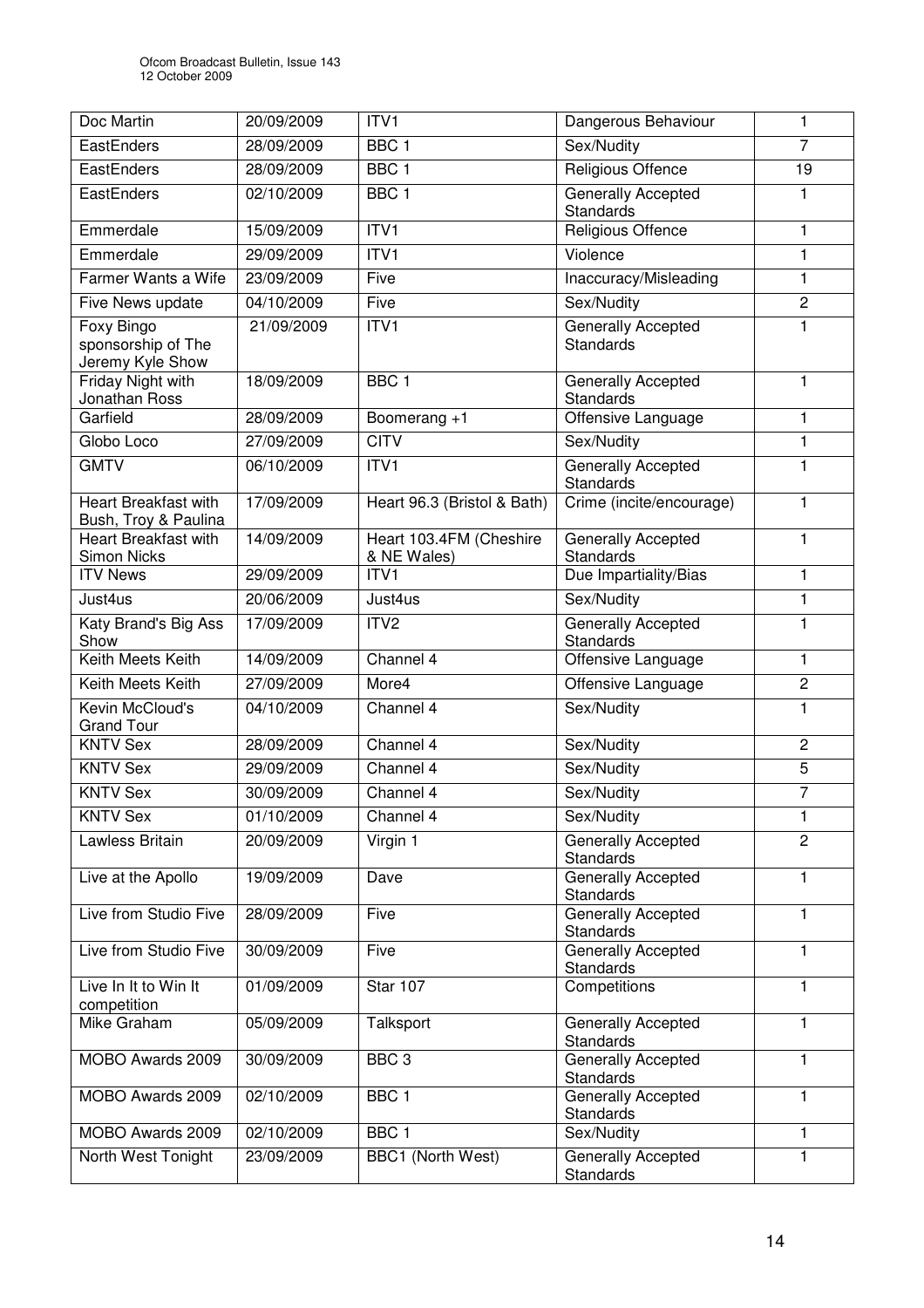| Off the Hook                         | 24/09/2009 | BBC <sub>3</sub>                | Generally Accepted<br><b>Standards</b>        | 1                       |
|--------------------------------------|------------|---------------------------------|-----------------------------------------------|-------------------------|
| <b>PM</b>                            | 23/09/2009 | <b>BBC Radio 4</b>              | Generally Accepted<br>Standards               | 1                       |
| Project Radio 87.9<br>FM (Bury)      | 14/09/2009 | Project Radio 87.9 FM<br>(Bury) | <b>Generally Accepted</b><br><b>Standards</b> | 1                       |
| <b>Real Life Stories</b>             | 01/09/2009 | MyChannel                       | <b>Commercial References</b>                  | 1                       |
| Rosemary and<br>Thyme                | 01/09/2009 | ITVI                            | Offensive Language                            | 1                       |
| Rosemary and<br>Thyme                | 22/09/2009 | ITVI                            | Offensive Language                            | 1                       |
| Rosemary and<br>Thyme                | 23/09/2009 | ITV1                            | Offensive Language                            | $\overline{2}$          |
| Scrubs                               | 16/09/2009 | E <sub>4</sub>                  | Sex/Nudity                                    | 1                       |
| SCS Sponsors 60<br>Minute Makeover   | 29/09/2009 | ITVI                            | <b>Generally Accepted</b><br>Standards        | 1                       |
| <b>Shooting Stars</b>                | 26/08/2009 | BBC <sub>2</sub>                | <b>Generally Accepted</b><br><b>Standards</b> | 1                       |
| <b>Sky Bet Sponsorship</b><br>Credit | n/a        | <b>Sky Sports</b>               | <b>Generally Accepted</b><br>Standards        | 1                       |
| <b>Sky News</b>                      | 23/09/2009 | <b>Sky News</b>                 | Generally Accepted<br>Standards               | 1                       |
| Something for the<br>Weekend         | 04/10/2009 | BBC <sub>2</sub>                | Substance Abuse                               | 1                       |
| Sport XXX Wives                      | 20/06/2009 | Sport XXX Wives                 | Sex/Nudity                                    | 1                       |
| Sport XXXWives                       | 21/06/2009 | Sport XXXWives                  | Sex/Nudity                                    | 1                       |
| <b>Strictly Come</b><br>Dancing      | 26/09/2009 | BBC <sub>1</sub>                | Generally Accepted<br>Standards               | 1                       |
| Sunday Forum                         | 30/08/2009 | At The Races                    | Generally Accepted<br>Standards               | 1                       |
| <b>Super Snakes</b>                  | 24/09/2009 | Nat Geo Wild                    | Generally Accepted<br>Standards               | 1                       |
| <b>Teen Taboos</b>                   | 23/09/2009 | Channel 4                       | Sex/Nudity                                    | 1                       |
| The Alan Titchmarsh<br>Show          | 28/09/2009 | ITVI                            | Generally Accepted<br><b>Standards</b>        | 1                       |
| The Big Food Fight                   | 18/09/2009 | Channel 4                       | Generally Accepted<br>Standards               | 1                       |
| The Fixer                            | 29/09/2009 | ITV1                            | Violence                                      | $\overline{\mathbf{4}}$ |
| The IT Crowd                         | 02/10/2009 | Channel 4                       | Generally Accepted<br><b>Standards</b>        | 1                       |
| The Jeremy Kyle<br>Show              | 22/09/2009 | ITV1                            | Sex/Nudity                                    | 1                       |
| The Legend of Dick &<br>Dom          | 19/09/2009 | <b>CBBC</b>                     | Offensive Language                            | 1                       |
| The Legend of Dick<br>and Dom        | 26/09/2009 | <b>CBBC</b>                     | Offensive Language                            | 1                       |
| The One Show                         | 21/09/2009 | BBC <sub>1</sub>                | <b>Animal Welfare</b>                         | $\overline{c}$          |
| The One Show                         | 25/09/2009 | BBC <sub>1</sub>                | Religious Offence                             | 1                       |
| The One Show                         | 26/08/2009 | <b>BBC 1 Scotland</b>           | <b>Generally Accepted</b><br><b>Standards</b> | 1                       |
| The O'Reilly Factor                  | 11/08/2009 | <b>Fox News</b>                 | Due Impartiality/Bias                         | $\overline{c}$          |
| The Secret<br>Millionaire            | 23/09/2009 | Channel 4                       | Inaccuracy/Misleading                         | 1                       |
| The Secret                           | 30/09/2009 | Channel 4                       | Inaccuracy/Misleading                         | $\overline{2}$          |
| Millionaire                          | 29/09/2009 | Channel 4                       | Sex/Nudity                                    | 1                       |
| The Simpsons                         |            |                                 |                                               |                         |